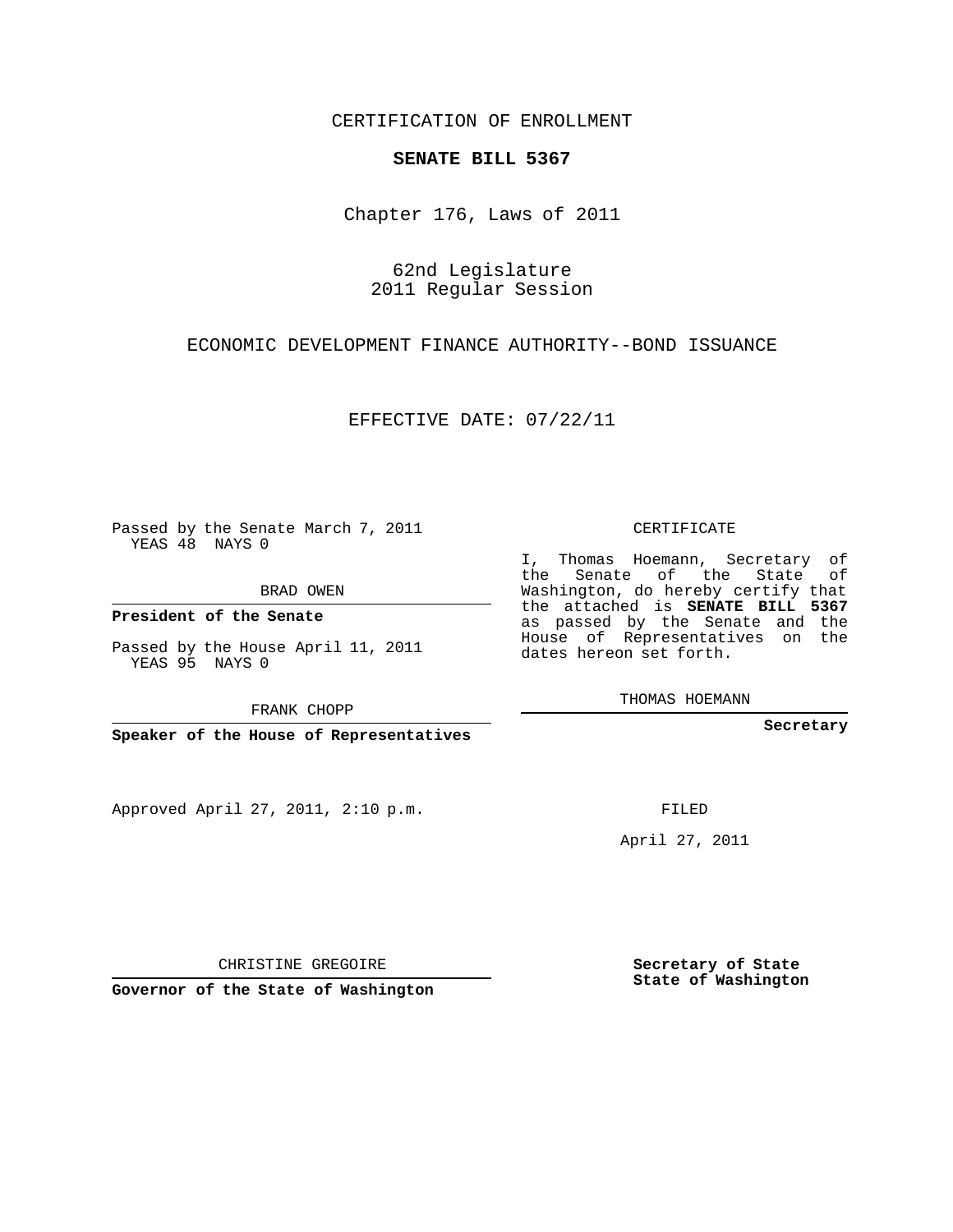## **SENATE BILL 5367** \_\_\_\_\_\_\_\_\_\_\_\_\_\_\_\_\_\_\_\_\_\_\_\_\_\_\_\_\_\_\_\_\_\_\_\_\_\_\_\_\_\_\_\_\_

\_\_\_\_\_\_\_\_\_\_\_\_\_\_\_\_\_\_\_\_\_\_\_\_\_\_\_\_\_\_\_\_\_\_\_\_\_\_\_\_\_\_\_\_\_

Passed Legislature - 2011 Regular Session

**State of Washington 62nd Legislature 2011 Regular Session**

**By** Senators Kastama, Chase, Holmquist Newbry, Shin, and Kilmer

Read first time 01/21/11. Referred to Committee on Economic Development, Trade & Innovation.

 AN ACT Relating to authorizing the economic development finance authority to continue issuing bonds; and amending RCW 43.163.130.

BE IT ENACTED BY THE LEGISLATURE OF THE STATE OF WASHINGTON:

 **Sec. 1.** RCW 43.163.130 and 2005 c 137 s 1 are each amended to read as follows:

 (1) The authority may issue its nonrecourse revenue bonds in order to obtain the funds to carry out the programs authorized in this 8 chapter. The bonds (( $\frac{1}{2}$ ) must be special obligations of the authority, payable solely out of the special fund or funds established by the authority for their repayment.

 (2) Any bonds issued under this chapter may be secured by a financing document between the authority and the purchasers or owners of such bonds or between the authority and a corporate trustee, which may be any trust company or bank having the powers of a trust company within or without the state.

 (a) The financing document may pledge or assign, in whole or in part, the revenues and funds held or to be received by the authority, any present or future contract or other rights to receive the same, and the proceeds thereof.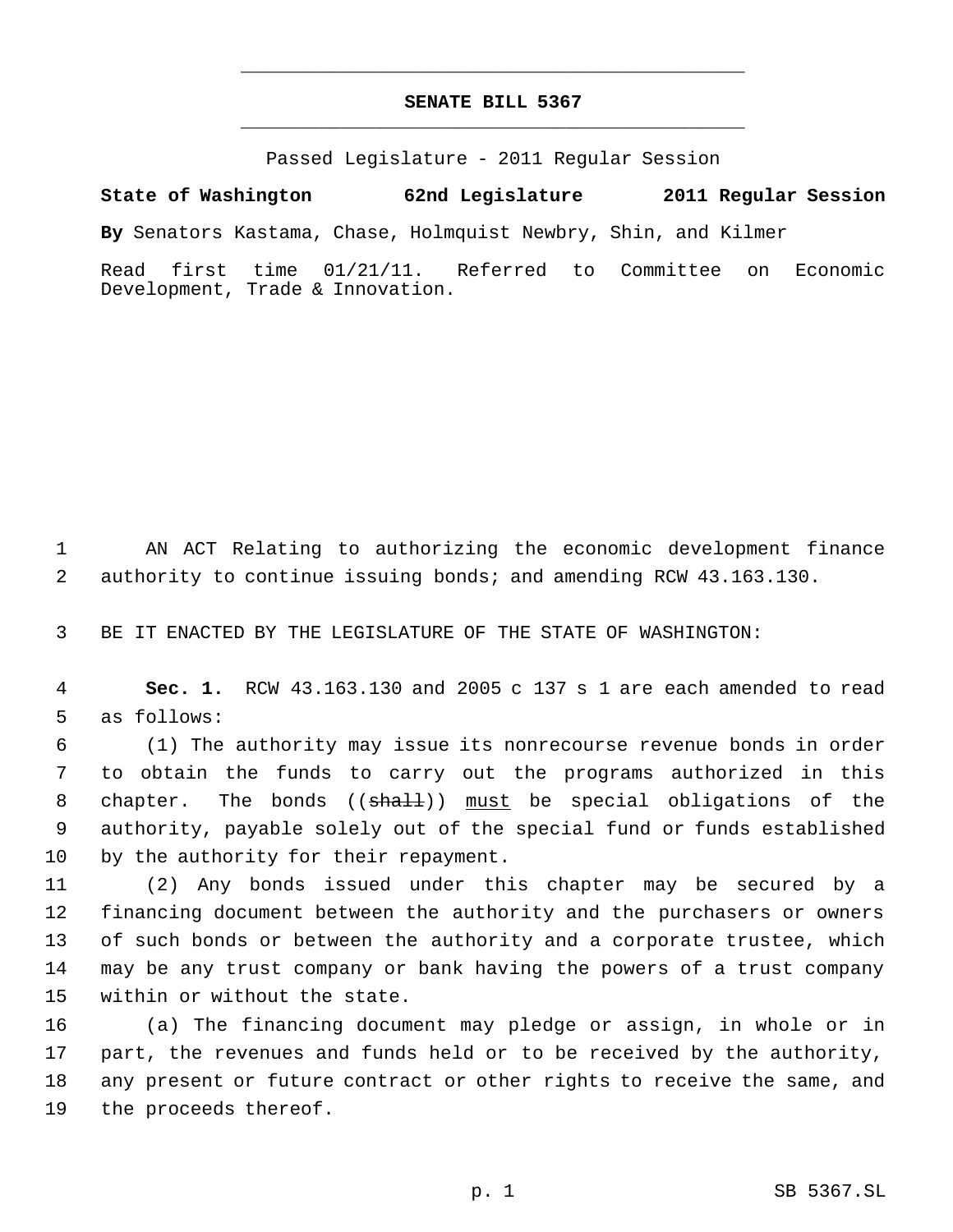(b) The financing document may contain such provisions for protecting and enforcing the rights, security, and remedies of bondowners as may be reasonable and proper, including, without limiting the generality of the foregoing, provisions defining defaults and providing for remedies in the event of default which may include the acceleration of maturities, restrictions on the individual rights of action by bondowners, and covenants setting forth duties of and limitations on the authority in conduct of its programs and the management of its property.

 (c) In addition to other security provided in this chapter or otherwise by law, bonds issued by the authority may be secured, in whole or in part, by financial guaranties, by insurance or by letters of credit issued to the authority or a trustee or any other person, by any bank, trust company, insurance or surety company or other financial institution, within or without the state. The authority may pledge or assign, in whole or in part, the revenues and funds held or to be received by the authority, any present or future contract or other rights to receive the same, and the proceeds thereof, as security for such guaranties or insurance or for the reimbursement by the authority to any issuer of such letter of credit of any payments made under such letter of credit.

 (3) Without limiting the powers of the authority contained in this chapter, in connection with each issue of its obligation bonds, the 24 authority ((shall)) must create and establish one or more special funds, including, but not limited to debt service and sinking funds, reserve funds, project funds, and such other special funds as the authority deems necessary, useful, or convenient.

 (4) Any security interest created against the unexpended bond 29 proceeds and against the special funds created by the authority ((shall be)) is immediately valid and binding against the money and any securities in which the money may be invested without authority or 32 trustee possession. The security interest ((shall)) must be prior to any party having any competing claim against the moneys or securities, without filing or recording under Article 9A of the Uniform Commercial Code, Title 62A RCW, and regardless of whether the party has notice of the security interest.

 (5) The bonds may be issued as serial bonds, term bonds or any other type of bond instrument consistent with the provisions of this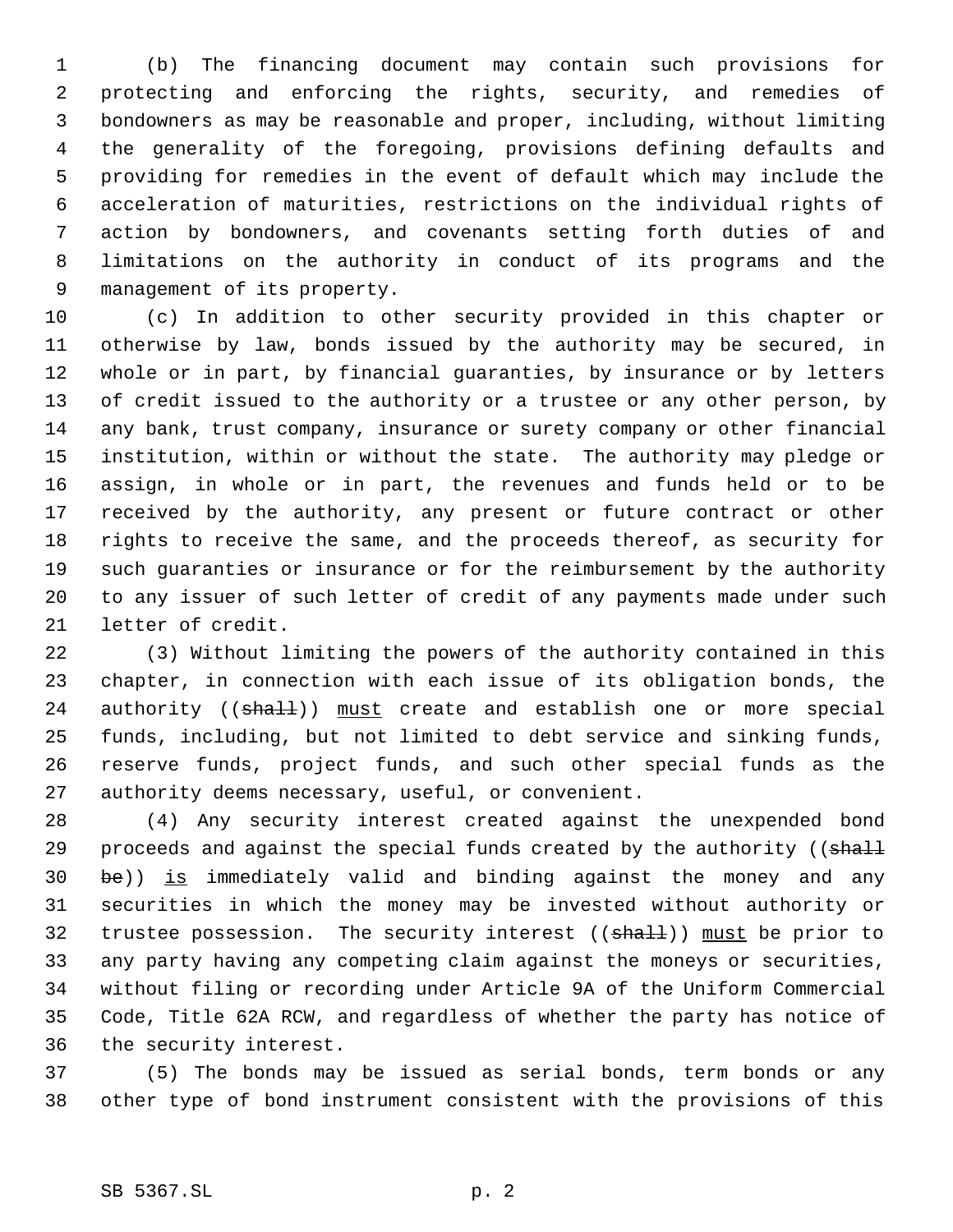chapter. The bonds shall bear such date or dates; mature at such time or times; bear interest at such rate or rates, either fixed or variable; be payable at such time or times; be in such denominations; be in such form; bear such privileges of transferability, exchangeability, and interchangeability; be subject to such terms of redemption; and be sold at public or private sale, in such manner, at such time or times, and at such price or prices as the authority 8 (( $shall$ )) determines. The bonds (( $shall$ )) must be executed by the manual or facsimile signatures of the authority's chair and either its secretary or executive director, and may be authenticated by the trustee (if the authority determines to use a trustee) or any registrar which may be designated for the bonds by the authority.

 (6) Bonds may be issued by the authority to refund other outstanding authority bonds, at or prior to maturity of, and to pay any redemption premium on, the outstanding bonds. Bonds issued for refunding purposes may be combined with bonds issued for the financing or refinancing of new projects. Pending the application of the proceeds of the refunding bonds to the redemption of the bonds to be redeemed, the authority may enter into an agreement or agreements with a corporate trustee regarding the interim investment of the proceeds and the application of the proceeds and the earnings on the proceeds to the payment of the principal of and interest on, and the redemption of, the bonds to be redeemed.

 (7) The bonds of the authority may be negotiable instruments under Title 62A RCW.

 (8) Neither the members of the authority, nor its employees or 27 agents, nor any person executing the bonds ((shall be)) is personally liable on the bonds or be subject to any personal liability or accountability by reason of the issuance of the bonds.

 (9) The authority may purchase its bonds with any of its funds available for the purchase. The authority may hold, pledge, cancel or resell the bonds subject to and in accordance with agreements with bondowners.

34 (10) The authority ((shall)) may not exceed one billion five 35 hundred million dollars in total outstanding debt at any time.

36 (11) The state finance committee ((shall)) must be notified in